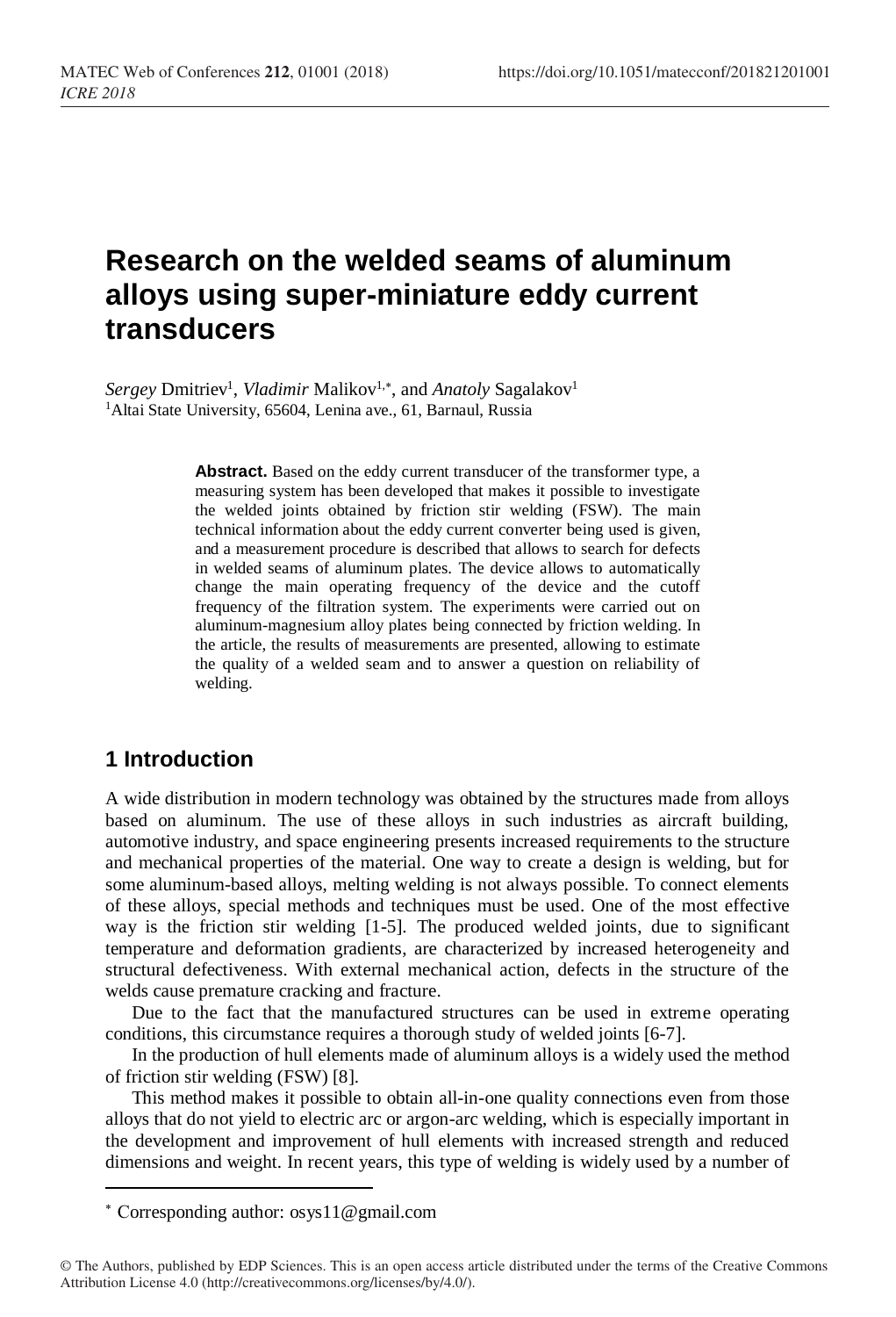large aircraft concerns, such as Boeing, Airbus, etc. In the Russian Federation, on an industrial scale, FSW is used, in particular, at the CJSC Cheboksary enterprise "Sespel" when manufacturing sealed containers for automobile semitrailers, intended also for the transport of dangerous goods. It should be noted that the welded joints obtained by this method have a specific set of defects different from the defects characteristic for fusion welding, which requires the development of a comprehensive technique for diagnosing the quality of the welds and improving the overall situation in industry [9-11, 22].

In the paper [12], a technique was developed to detect defects in the joint volume using ultrasound and X-ray inspection methods. For the ultrasonic method using a phased array antenna, it is shown that this method can detect defects throughout the weld seam with a high degree of reliability of the results being obtained.

But, in addition to the defects present in the seam volume, surface defects, such as root penetration, pore,s and cracks in the surface layer, have a significant effect on the strength of the joint. One of the most effective and accurate methods for detecting defects located in the surface layer or in a thin near-surface layer is the eddy current control method.

A number of authors have conducted studies to find the most reliable methods for determining small defects in a weld seam obtained using friction stir welding.

Catalin Mandache and co-authors [13] used an ultrasonic method to investigate alloys being connected by FSW. This method allowed to detect defects of deep occurrence, but the accuracy of controlling for the surface defects was low.

A. Lamarre et al. [14] was one of the first to apply a matrix of several ultrasonic sensors to control the weld obtained using friction welding.

An effective method for studying the quality of aluminum alloys is non-destructive eddy current testing.

Neil Goldfine and co-authors [15] developed an eddy current sensor capable of detecting defects in a welded joint in aluminum obtained by the FSW method measuring more than 150 micrometers.

A. Lamarre and co-authors [14] used a matrix of ultrasonic and eddy current sensors, which made it possible to effectively study the welds obtained by the FSW method.

The difficulty of using the eddy current method to search for defects in the welded joint consists in changing the electrical conductivity during the friction welding process itself with mixing [16].

P. Johnston and co-workers [17] used the subtraction of signals from two eddy current converters and digital processing of the signal received from the measuring winding to obtain more accurate results. They were able to find defects, the sizes of which started from 60 micrometers.

Li and co-authors [18] used a number of methods for nondestructive testing on a welded aluminum alloy 2219-T6 with additions of copper, silicon, manganese, iron, etc. They managed to achieve a high scanning speed by combining different methods.

Hu et al. [19] also used magnetic field sensors to study the welded joints obtained by FSW. They established that the magnetic permeability of such a welded seam changes significantly, which made it possible to use the eddy current method to find model defects having a size of the order of 13-130 mm.

A new non-destructive testing system based on the eddy current method was introduced in [20]. This system consisted of an eddy current sensor and a system for generating, amplifying, and processing signals, as well as an automatic displacement system for an eddy current sensor. This system was developed to detect microscopic defects on aluminum alloys being connected by FSW methods. The experiments were carried out on AA2024 alloys and showed that this system allowed detecting defects with dimensions from 50 micrometers.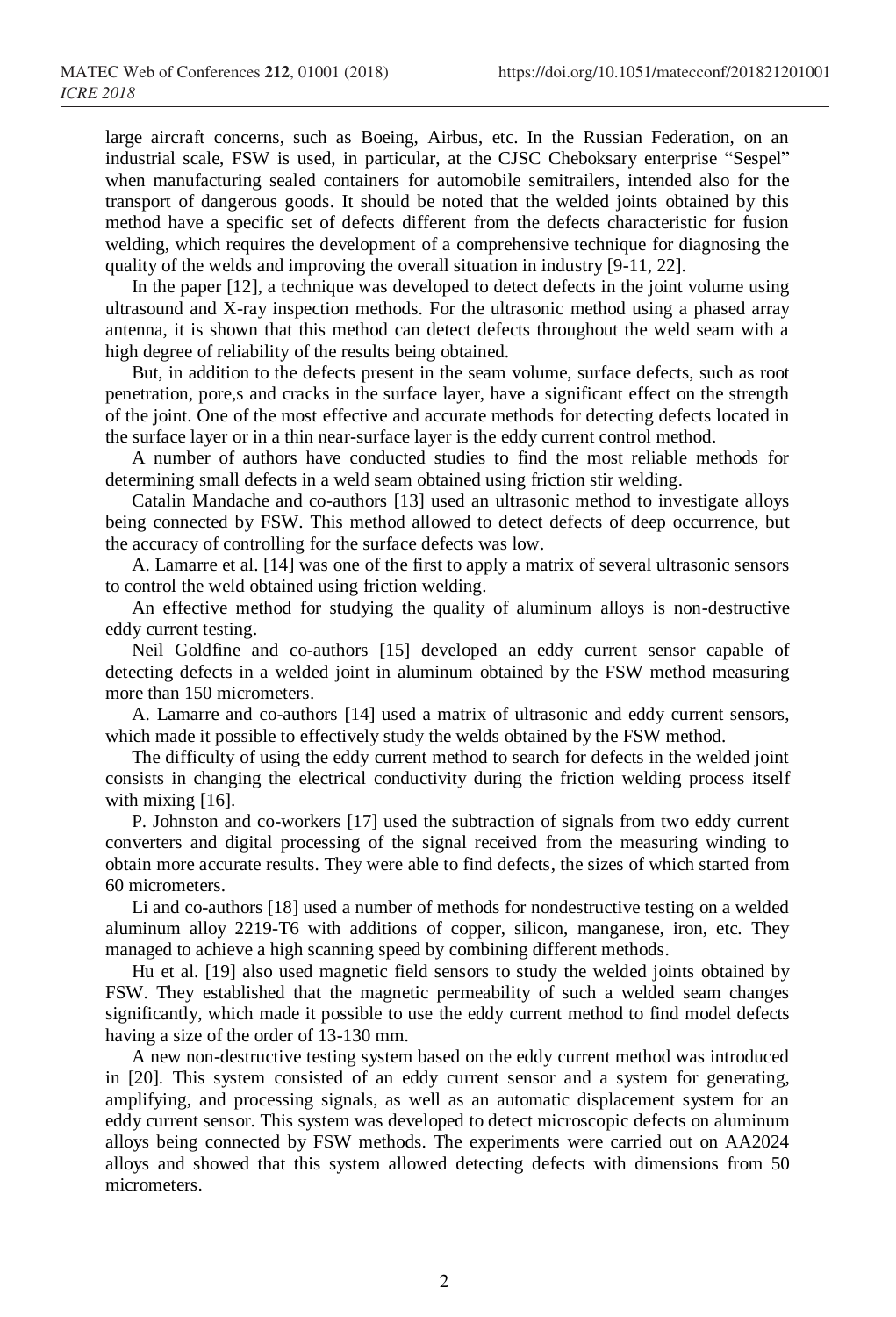Thus, the task of developing an eddy current converter capable of investigating welds obtained by the friction stir welding method and the creation of an eddy current measuring system capable of detecting defects in such materials is of particular relevance.

The purpose of this work is to identify defects in the welded FSW compounds of aluminum alloys using an eddy current transducer, as well as to develop a procedure for eddy current testing of these compounds.

#### **2 Methods and approaches**

The ultra-miniature VTP is designed for local control of the physical parameters of aluminum alloy plates [23-24]. The parameter to be determined is the electrical conductivity of the material and its distribution over the surface, as well as the object's thickness. The method of eddy currents is based on the dependence of the intensity and distribution of eddy currents in the monitoring object on its geometric, electromagnetic (and related) parameters, as well as the mutual position of the measuring transducer and the monitoring object.

The eddy current transducer is connected to the sound card of a personal computer with special software developed in C++ language under the Windows operating system. The software controls the supply of voltage to the exciter winding of the VTP and reads the voltage values (in conventional units) from the measuring winding, taking into account the preliminary calibration, and transfers the obtained data to the values of electrical conductivity.

Cores were used in our study in the form of a pointed pyramid. The cores were made of ferrite 2000 Nm3 with a magnetic permeability of 500. On their basis, VTPs with exciting, measuring, and compensating windings were designed. The compensation winding connected to the measuring winding is designed to subtract the signal of the exciting winding from the resulting signal. The exciting and measuring windings contain 200 turns, compensating winding  $-160-180$  turns. For winding, the copper wire of 5 microns is used. The diameters of the measuring and exciting VTP windings are 0.05 and 0.3 mm, respectively.

The eddy current transducer represents a transformer with a measuring, exciting, compensating winding and a magnetic core located inside a cylindrical platform. On the outer side of the platform, tracks are cut for windings impregnated with a compound at a temperature of 200°C in order to prevent destruction when a ferrite screen is placed to locate the electromagnetic field at the monitoring site. Outside, the VTP is encased in a corundum washer, which protects the core from contact with the object of control.

The characteristics of the developed VTP can effectively localize the magnetic field within the area of 2500 μm2 and provide a significant depth of its penetration into the object under investigation when operating at sufficiently low frequencies [22].

The developed measuring system works as follows. The personal computer controls the generator of rectangular voltage pulses with a repetition frequency f and amplitude U. In accordance with the measuring task, the repetition frequency and the amplitude of the pulses are set. To convert the signal into a sinusoidal form, the generated voltage pulses are applied to two integrators being connected in series. After conversion, the signal power is increased in the power amplification block (the gain is  $20±2$ ). The amplified signal is applied to the exciting windings of the inductance of a VTP. The sinusoidal current acting in the VTP coils creates an electromagnetic field that excites eddy currents in the electrically conductive object. The electromagnetic field of eddy currents affects the measuring windings of a VTP, inducing an electromotive force (EF) in them, which carries information about the structural inhomogeneities of the monitoring object in the zone of action of the VTP. The EF is amplified in a special selective amplifier, based on a two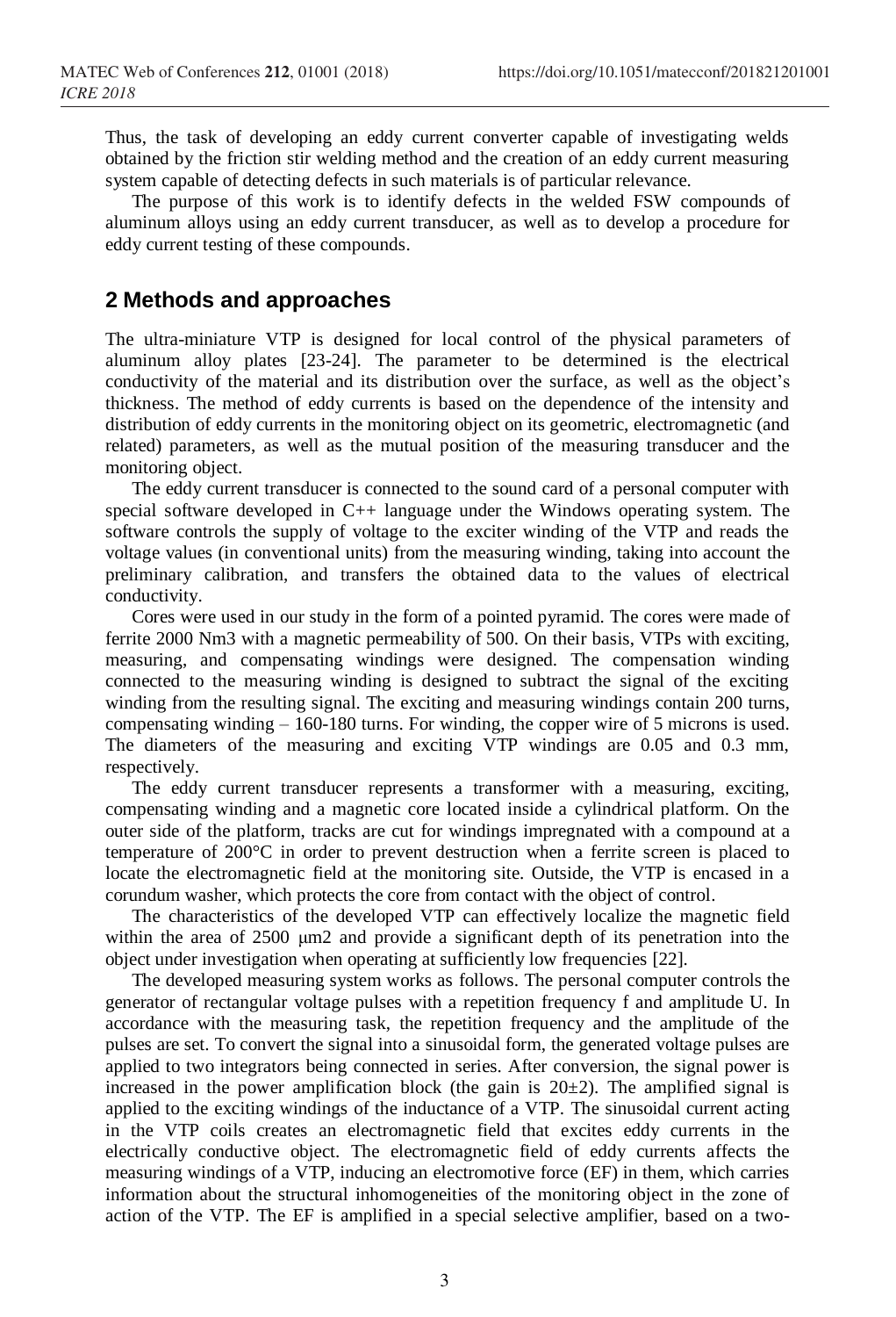stage modified Delnan filter with multi-loop feedback. The classical filter circuit was supplemented with a second stage of selective amplification, designed to increase the amplitude of the signal at a given frequency. As a result of connection of the second stage, the filtration system has a high stability and low sensitivity to a small spread in the parameters of the circuit elements.

Elements of the filter are designed to work at a frequency of 300-700 Hz. After filtering, the signal goes to the amplitude detector and then to the personal computer via the analogto-digital converter. Due to the simultaneous control of the frequency of the generated signal on the exciting winding and the cutoff frequency of the filtration system, a useful signal is generated that carries information about the distribution of electrical conductivity within the object, in particular, about possible defects in the object. The program control allows changing the working frequency of the measuring system.

Defectoscopy of aluminum alloys, connected by means of FSW, was carried out with the help of VTP, the field strength of the exciting winding was 800  $a/m$ . The measured characteristic is the introduced voltage induced by the field of eddy currents arising in the monitoring object. Before the measurement was started, the sensor was calibrated, which consisted in determining the insertion voltage from the area free from defects. Calibration was performed at a frequency of 100-1000 Hz. After that, the sensor moved over the scanned defective area with the registration of the voltage converter being inserted into the measuring winding. In this case, the frequency was varied in the range 100-1000 Hz in steps of 100 Hz. The frequency was determined, which ensures the greatest deviation of the applied voltage from the value of the voltage being obtained in the defect-free region of the sample. The voltage value corresponding to this frequency was considered as a parameter, according to the behavior of which the presence of a defect was judged. The scanning itself was carried out by moving the sensor across the weld or across the defect area.

The diameter of the measuring winding of the sensor used for scanning was 0.05 mm, the size of the scanning area on the surface of the sample was 0.1 mm, the time of one measurement at one frequency was 0.1 seconds, all frequencies were sampled 1 second, the calibration time was 0.5 seconds.

#### **3 Results and discussion**

Sample No. 1: two plates of aluminum-magnesium alloy bein connected by friction welding (Fig. 1a). The thickness of the plates was 8.3 mm. The width of the weld was 2 cm. The scanning was carried out by moving the sensor perpendicularly to the seam line, measuring the distance from the calibration area to the measurement area.



Fig. 1. A photograph of the surface of samples No. 1 (a) and sample No. 2 with marked scanning zones (b).

In experiments with the sample No. 1, it was found that plates welded together gave different values of the applied stress, which obviously indicated different materials of the plates. The results of the experiment are shown in Fig. 2. The boundaries of the weld seam correspond to the drop in the applied voltage.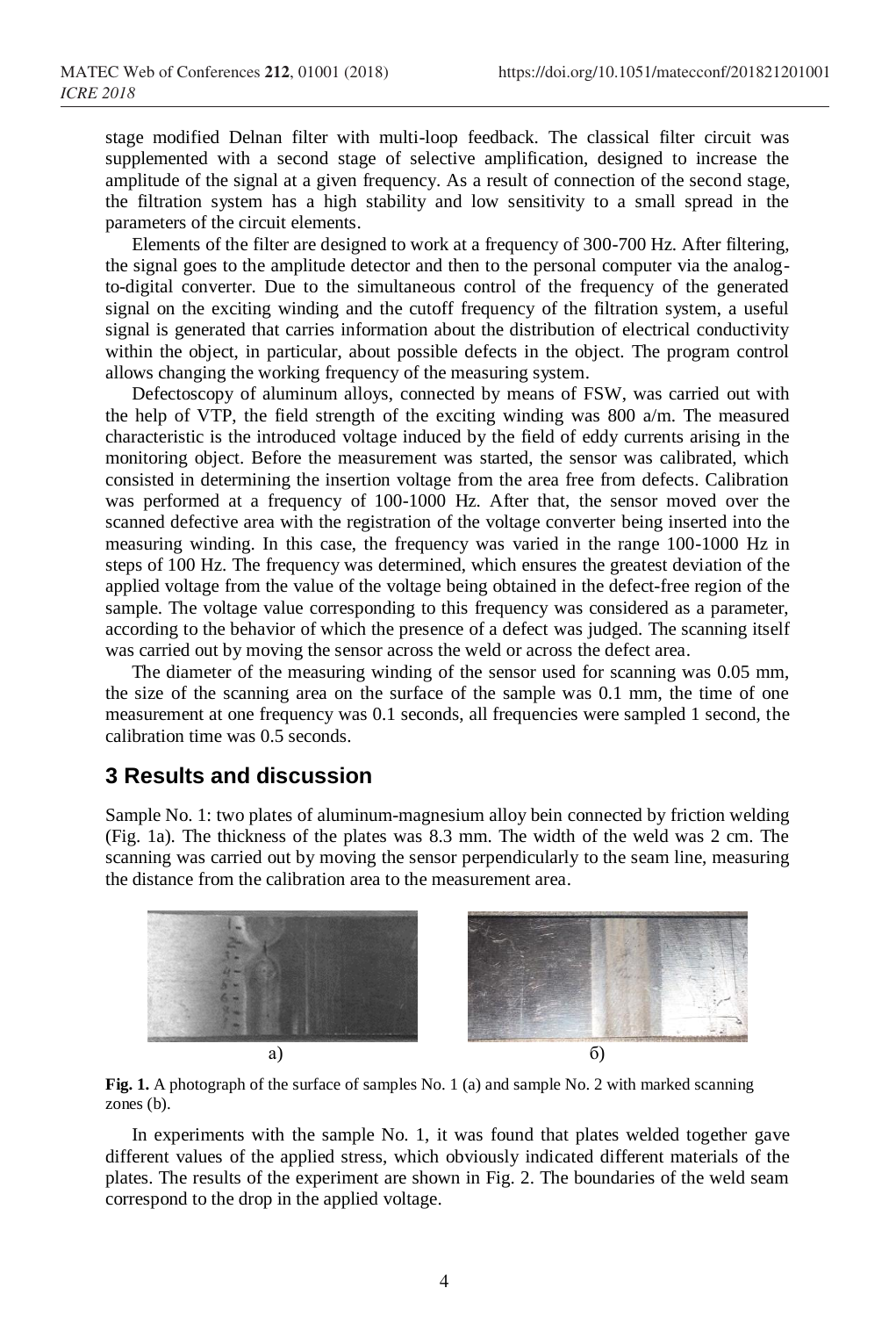At the edges of the welded seam, it is possible to see sections of a significant drop in the applied stress, corresponding to the boundaries of the weld.



**Fig. 2.** The value of the applied voltage on the measuring winding of the transducer in the weld region. A1-A2: the boundaries of the welded seam; l: the transducer's position, U: the voltage applied to the measuring winding of the converter.



Fig. 3. Measurement results for welded seams with defects, Zone 1 (a), Zone 2 (b). A<sub>1</sub>-A<sub>2</sub>: the weld boundary; C: the crack location.

The plate is 5 mm thick with technological defects in the weld region (the scanning areas are indicated by the numbers 1, 2, 3, 4, 5, 6, 7, 8, which is shown in Figure 1b.) Scanning was carried out by moving the sensor perpendicularly to the seam line, with measuring the distance from the calibration area to the measurement area. In this sample, the scanning was performed by moving the sensor over the weld region with the defects contained therein. In region 1, inside the sample, a cavity was located with the diameter of 2 mm; the depth of occurrence from the scanning surface was 3 mm. The cavity was fixed during scanning with the use of an eddy current transducer operating at a frequency of 700 Hz (Figure 3a). The boundaries of the weld seam correspond to the drop in the applied voltage. The dotted area indicates the defect area. The voltage drop across the measuring winding of the transducer in the defect area was 25 mV if compared to the calibration region and 7 mV if compared to the weld region.

In areas 2 and 3, there was a surface crack on the weld seam. The width of the crack is 0.2 mm. The surface crack was easily fixed by the converter at almost all frequencies: the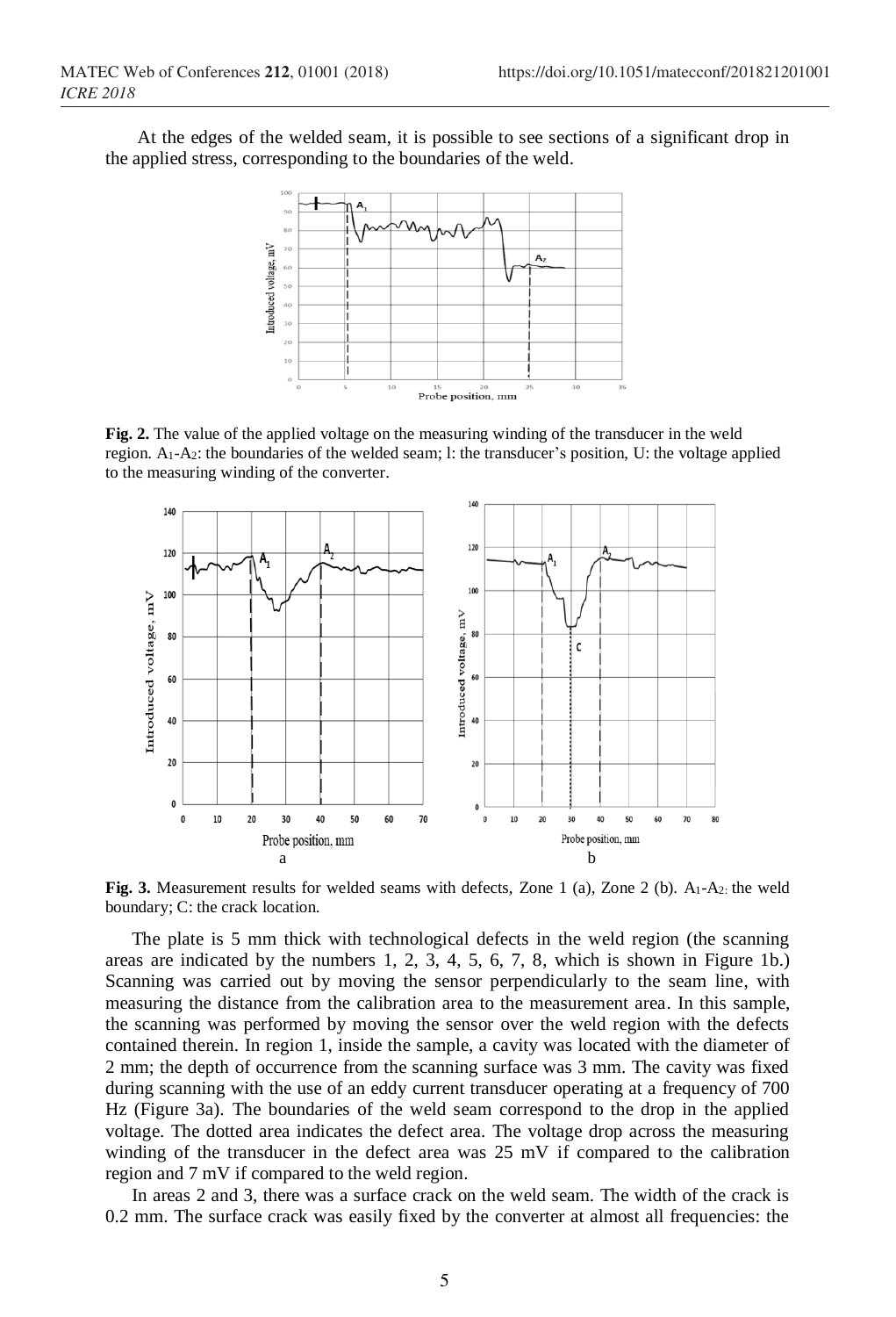change in the applied voltage was about 35 mV if compared to the calibration region and about 15 mV in comparison with the weld region (Fig. 3b, 4a).



**Fig. 4.** Measurement results for the welded seams with defects, Zone 3 (a), Zone 4 (b). A<sub>1</sub>-A<sub>2</sub>: the weld boundary; C: the crack location; B1-B2: the cavity boundary.

Zone 4 is a profiled internal cylindrical cavity located on the underside of the plate, 4 mm in depth, 1.5 mm in diameter, with a depth of 1 mm from the scanning surface, which was clearly visible on the transducer (Fig. 4b.). The change in the insertion voltage in the region of the cavity was 30 mV if compared with the calibration region and 10 mV in comparison with the weld region.

Zones 5-8 were a weld region having internal cavities (holes) marked with characteristic dips at the edges of the seam. (Figure 5a-d). The drop in the insertion voltage at the gaps was 5-10 mV if compared to the neighboring defect-free region of the sample. Since a similar pattern is observed in sample No. 1 (Fig. 2), it can be concluded that this feature is inherent in this type of welding.

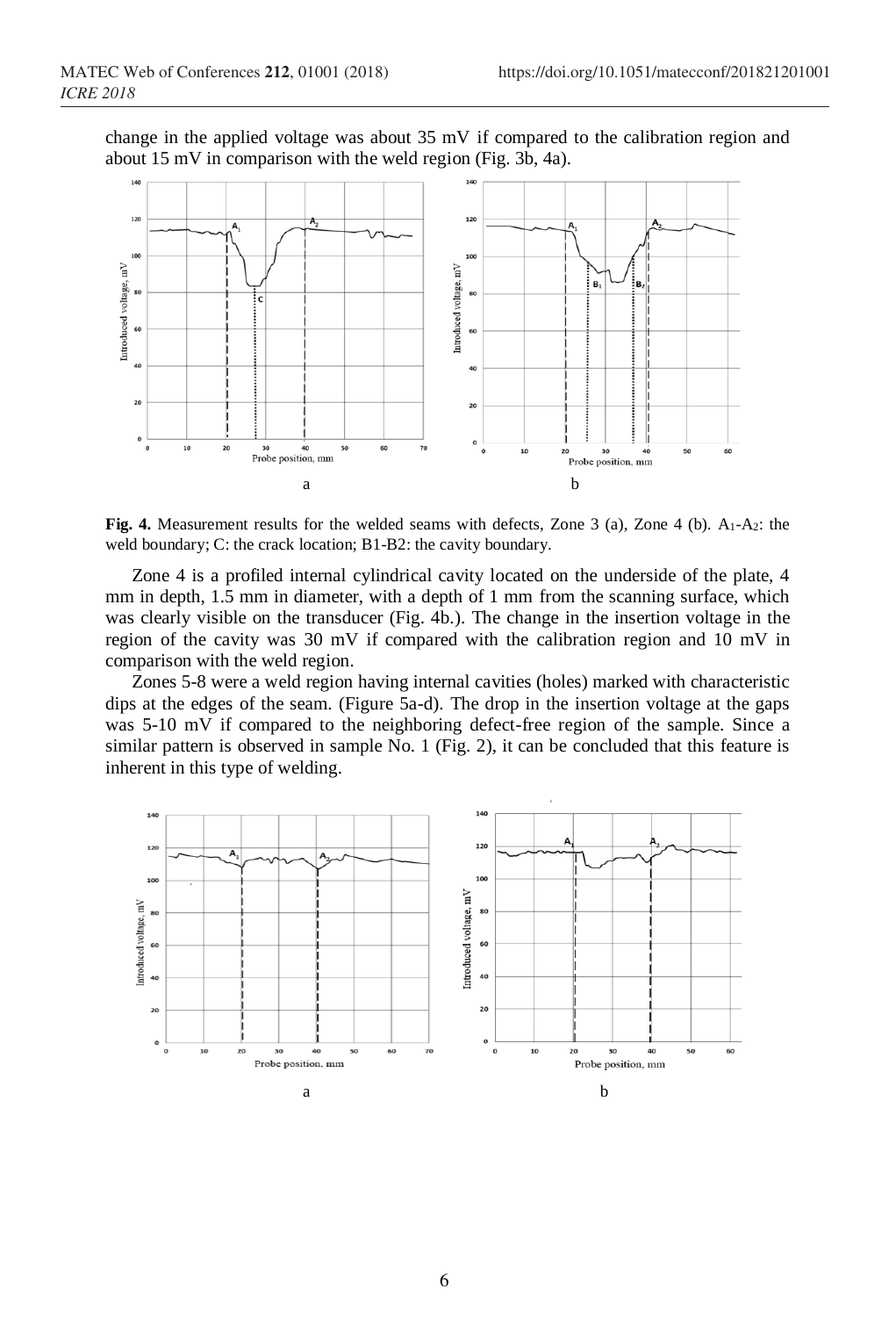

Fig. 6. Measurement results for the welded seams with defects, Zones 5-8 (a-d). A<sub>1</sub>-A<sub>2</sub>: the boundaries of the welded seam.

## **4 Conclusion**

A measuring system designed for the study of plates made of aluminum-magnesium alloys, connected using the friction stir welding method, has been developed. The conducted research demonstrates the possibilities of the eddy current method for controlling the search for ultra-small defects in these welds. Ultra-miniature VTSs, designed on the basis of the pyramidal-shaped cores, can effectively detect cracks and cavities having the diameter of 0.2 to 2 mm, lying at the depth of 3 mm. Also, it shows the ability to control the weld's edges.

#### **References**

- 1. V. V. Karmanov, A. L. Kameneva, Herald of the PNIPU. Aerospace Engineering, **32**, 67 (2012)
- 2. S. U. Mironov, Phys. Mesomec, **17(1)**, 103 (2014)
- 3. R. S. Mishra, Z. Y. Ma, Mater. Sci. Eng. R, **50**, 1 (2005)
- 4. R. Nandan, T. Debroy, Pros. Mater. Sci, **53**, 1 (2008)
- 5. A. Ishenko, S.V. Podjelnikov, The Paton Weld. Jour, **11**, 32 (2007)
- 6. O. V. Startsev, I. M. Medvedev, V. V. Polyakov, Automatic welding, **11**, 32 (2007)
- 7. A. V. Egorov, V. V. Polyakov, D. S. Salita, E. A. Kolubaev, S. G. Psakhie, Def. Tech, **11(2)**, 99 (2015)
- 8. V. A. Bakshaev, Non-ferr. Met, **1**, 14 (2014)
- 9. D. Lohwasser, Z. Chen, *Friction stir welding: From basics to applications (*Wood. Pub. Lim. 2010)
- 10. V. E. Rubtsov, E. A. Kolubaev, AIP Conf. Proc, **1623**, 631 (2014)
- 11. V. E. Rubtsov, E. A. Kolubaev, V. A. Bakshaev, AIP Conf. Proc. **1623**, 535 (2014)
- 12. V. E. Rubtsov, E. A. Kolubaev, Modern Problems of Science and Education, **6**, 1 (2014)
- 13. C. Mandache, L. Dubourg, Mat. Eval, **4**, 382 (2008)